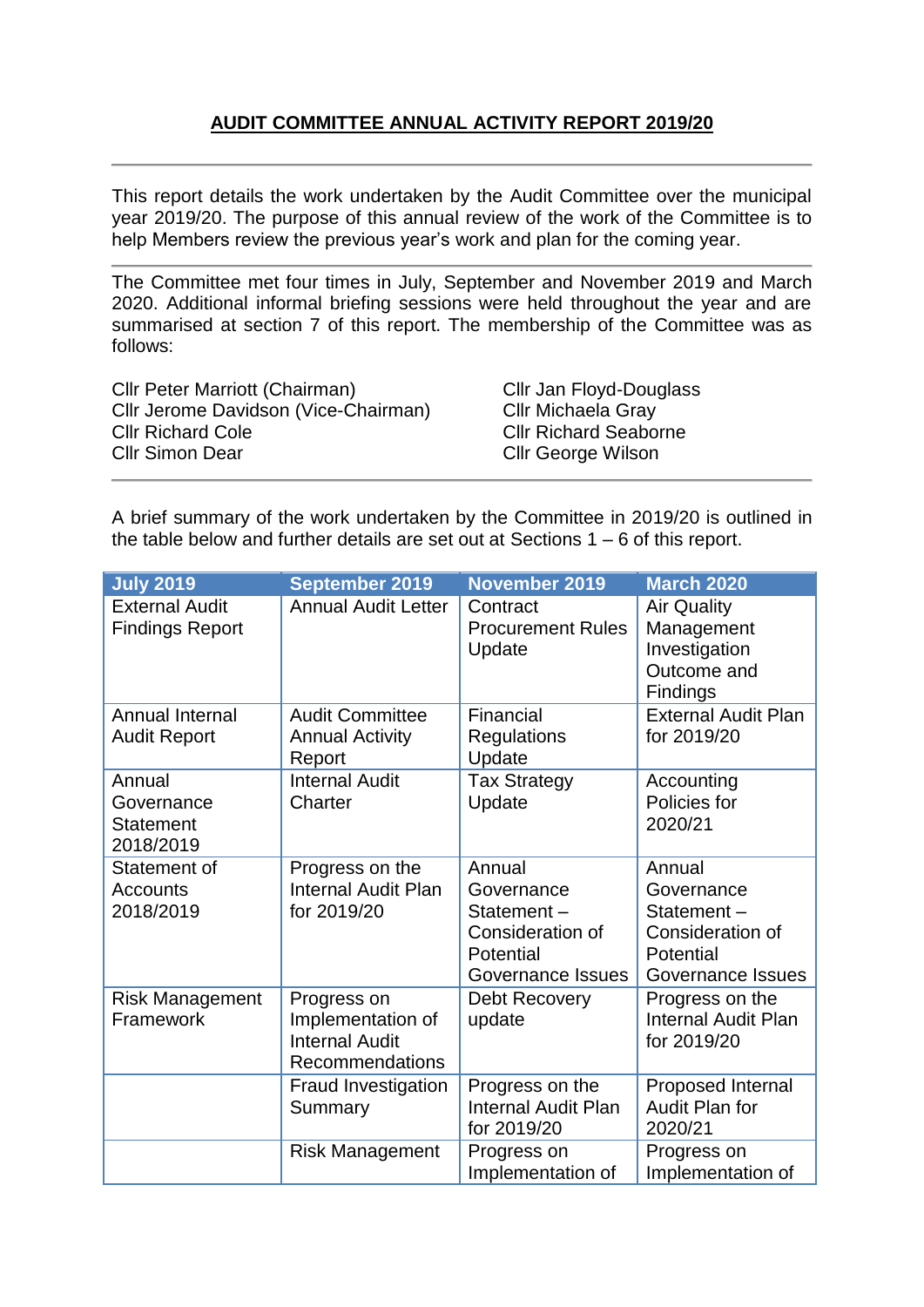|                                                                                             | <b>Internal Audit</b><br><b>Recommendations</b> | <b>Internal Audit</b><br>Recommendations |
|---------------------------------------------------------------------------------------------|-------------------------------------------------|------------------------------------------|
| Annual<br>Governance<br>Statement $-$<br>Consideration of<br>Potential<br>Governance Issues | <b>Fraud Investigation</b><br>Summary           | <b>Fraud Investigation</b><br>Summary    |

### **1. Standing Items**

The Audit Committee has a recurrent work programme, with a number of items received at each meeting.

### 1.1 Progress on the implementation of Internal Audit Recommendations

At each meeting the Audit Committee receives an update on Senior Management's progress in implementing the recommendations raised by Internal Audit following a review in their Service area. The Committee considers what action is required in respect of recommendations that are overdue or appear likely to be implemented later than the target date.

There were no notable matters of concern for the Committee in 2019/20, and all recommendations were either completed by the target date or were nearing completion.

### 1.2 Progress in achieving the Internal Audit Plan

The Audit Committee's terms of reference allow the Committee to comment on the progress made against the Internal Audit Plan. At each meeting the Committee receives an report summarising the current status of the reviews within the plan, including details of any reports where only a *limited* or *no* assurance opinion is given.

During the year the Committee noted:

- The *limited* assurance opinion in relation to Management of asbestos –all the recommendations from the audit review had been accepted and implemented; monitoring of the actions would be carried out by the Head of Service and the Internal Audit Manager.
- A vacancy in the in-house internal audit resources impacted on service delivery, with additional days procured from Southern Internal Audit Partnership (SIAP) to cover the shortfall in resources, and some rescheduling of Internal Audit Plan priorities.
- Internal audit reports were not routinely shared with Members, but could be circulated on request. Wider learning arising out of a specific audit review would be cascaded to officers as part of the staff development programme rather than as an action specifically for the Audit Manager.
- 204 audit plan days had been delivered; a number of planned reviews, totalling 79 days, were deferred to the 2020/21 Audit Plan. A number of reviews were added to the 2019/20 Audit plan, totalling 92 days.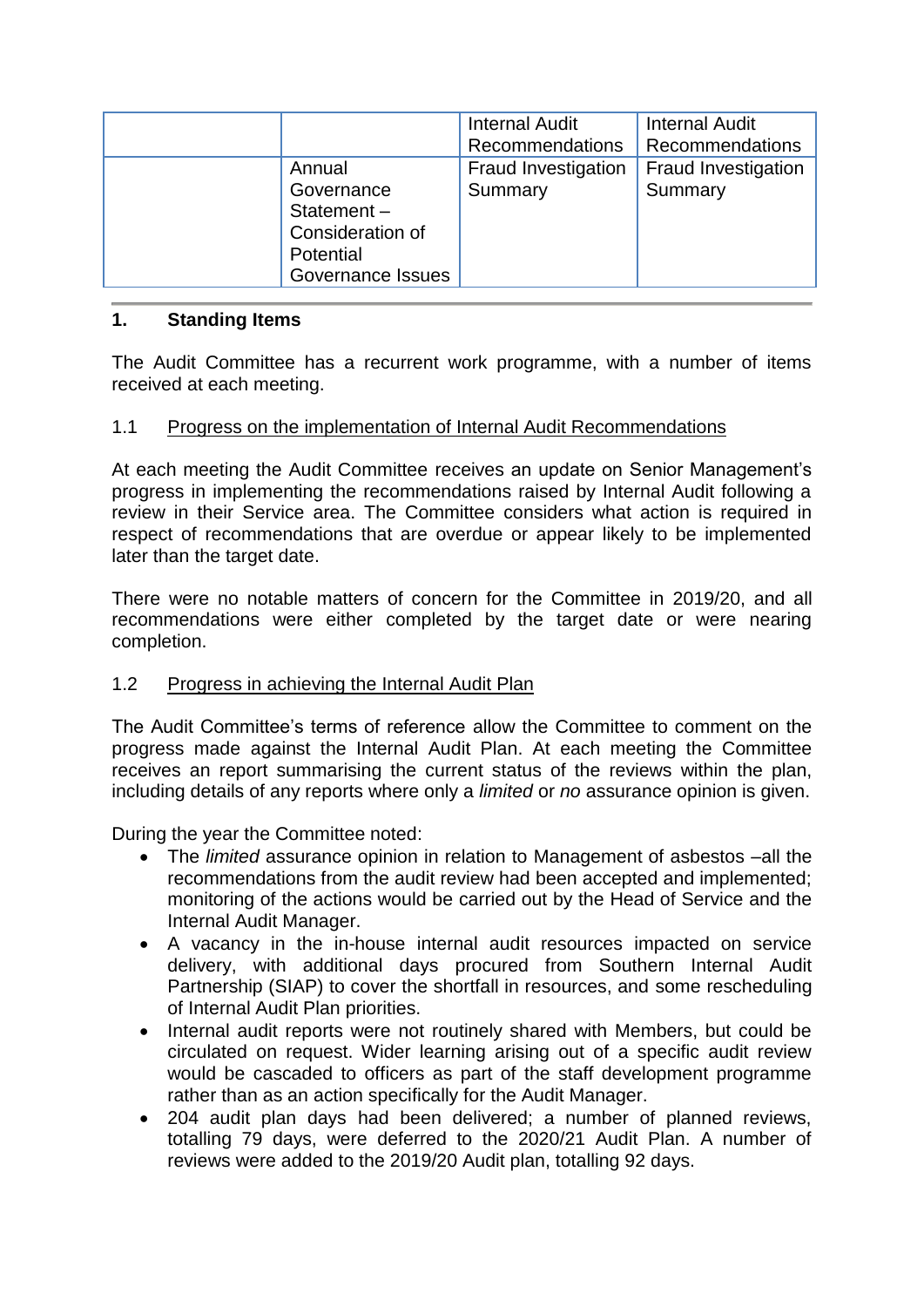#### 1.3 Annual Governance Statement – Consideration of Emerging Governance Issues

Every year, the Audit Committee is required to formally review the Council's governance arrangements and approve the Annual Governance Statement (AGS). However, the statement is monitored throughout the year, to identify potential governance issues as they arise.

At its July 2019 meeting, the committee approved the AGS for 2018/19. At the September and November 2019, and March 2020 meetings the committee considered potential governance issues that might need to be addressed in the 2019/20 AGS, including:

- Management of Projects through a robust project management framework
- Air Quality monitoring and reporting
- Application of Habitats Regulations
- Impact of the Covid-19 pandemic

#### 1.4 Updates on Counter Fraud Work

At each meeting, the Committee is updated on the progress made by officers on the work being completed in investigating all types of fraud, but primarily focusing on Housing Tenancy fraud.

The Committee was particularly pleased with the success of the anti-fraud work, which meant that more properties were available for residents who were in genuine need of a home. Additionally, the notional financial returns more than justified the dedicated post, which also had added benefits as a deterrent value.

### **2. Accounts and Annual Governance Statement**

It is within the Committee's Terms of Reference to approve the Statement of Accounts and Annual Governance Statement (AGS) each year.

The Committee considered the Statement of Accounts and Annual Governance Statement for 2018/19 at its meeting on 22 July 2019. A briefing session had been held earlier in the month, to provide an opportunity for members of the Committee to ask any detailed questions on the accounts.

The Committee had some concerns about approving the accounts before the externa audit was fully completed. Graeme Clark stated that he hoped there would not be any significant changes arising from the remaining work, but in order to make any minor amendments that may be required, he proposed a revised recommendation to give delegated authority to make changes subject to there being no fundamental mis-statements.

The Committee agreed with this approach, and requested that it be informed of any changes made to the statement of accounts under this delegation. Additionally, the Committee requested that Grant Thornton circulate a final Audit Findings Report once all the audit work had been completed.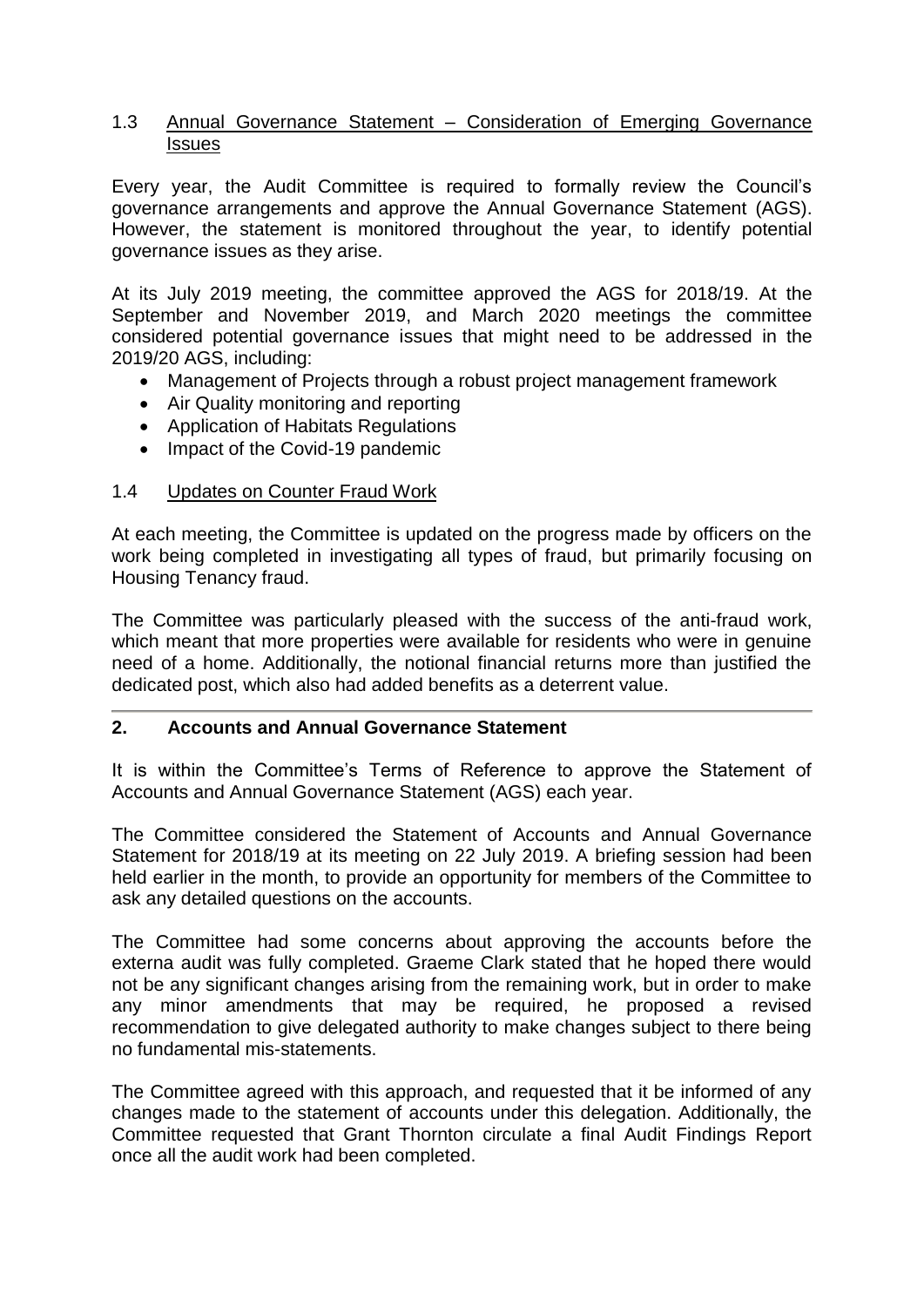In view of the ongoing audit work in relation to property valuations, the Committee RESOLVED that delegated authority be given to the Strategic Director (s151 Officer) in consultation with the Chairman of the Audit Committee to consider any changes to the External Audit Findings Report and, if satisfied with the report to make any necessary amendments to the accounts and/or Letter of Representation, and subject to this:

- 1. Approved the Statement of Accounts for the financial year ended 31 March 2019;
- 2. Approved the Letter of Representation for 2018/2019; and
- 3. Confirmed that the accounts had been prepared on a going concern basis.

### **3. Internal Audit Reports**

In addition to the standing items presented by the Internal Audit Service, the Committee received a number of additional reports during 2019/20.

### 3.1 Annual Internal Audit Report

The Annual Internal Audit Report is linked to the Internal Audit opinion set out in the Annual Governance Statement and details the audit recommendations made throughout the year, as well as highlighting those still to be actioned.

At its July meeting, the Committee received the report and discussed the issue of fraud and its prevalence in Waverley.

The Committee noted that the Council had recently appointed a new internal audit contractor as well as strengthening the in-house audit team. This had not been mentioned in the report, but it was felt that the new arrangements would provide a strong and resilient internal audit service going forward.

The Committee thanked the audit team for their hard work.

### 3.2 Internal Audit Charter

The Internal Audit Charter is reviewed by the Committee on an annual basis. There were only minor changes made to the since the last version had been published, and these were highlighted in the document attached to the agenda for the September meeting.

#### 3.3 Internal Audit Plan

At its March meeting, the Committee considered the proposed Internal Audit Plan for 2020/21. The Internal Audit Manager had consulted with the Directors and Heads of Service and carried out risk assessments in order to determine which items should be included.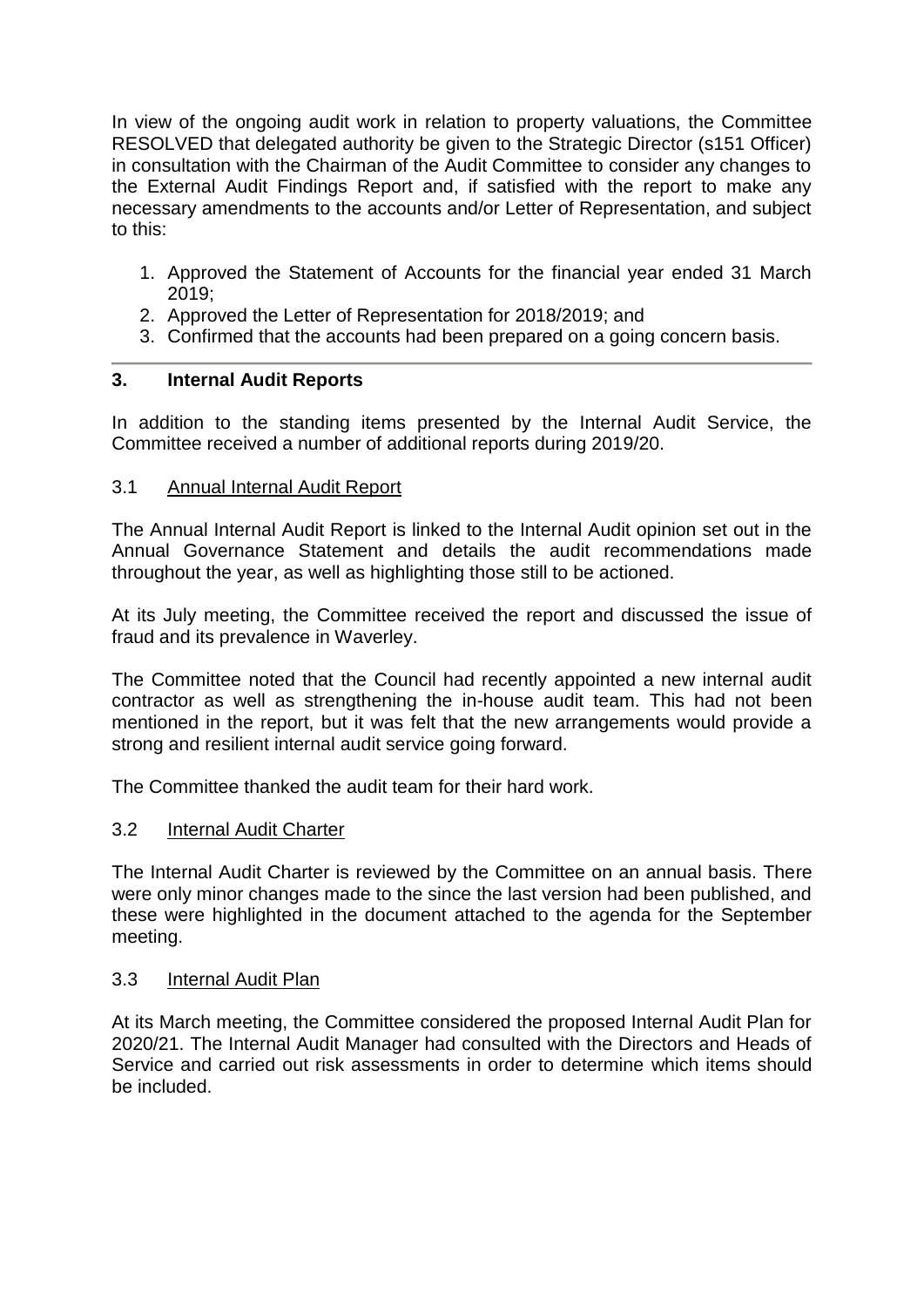### **4. External Audit**

During 2019/20, the Committee received a number of reports from Grant Thornton, the council's external auditors.

### 4.1 External Audit Findings Report

The Committee received External Audit Findings Report at its July meeting. Members heard that the audit work had started later in the year than anticipated due to a change in the audit team that had been necessary in order to ensure the independence and integrity of the audit. Grant Thornton thanked staff in the Council's finance team for their hard work and assistance in meeting the tighter than usual timeframes.

One adjustment to the accounts had been required in relation to net pension liability as a result of a national issue, not specific to Waverley. As a result of this matter, the Council had requested that its actuary carry out further work and officers had reviewed the findings to ensure that there was no impact on the integrity of the accounts.

### 4.2 Annual Audit Letter

At its September meeting the Committee received the Annual Audit letter. This document was a more public-facing version of the External Audit Findings Report and had been updated to take into account the comments made by Members at the previous meeting.

Overall, the Committee was very pleased with the work of both the council's finance team and the external auditors, particularly given the short time frame.

### 4.3 External Audit Plan

At its March meeting, the Committee received the External Audit Plan for the year ending 31 March 2020.

The scope of the audit was outlined with the key areas of significant risk highlighted.

The significant risks identified were:

- The revenue cycle includes fraudulent transactions this was rebutted after the auditor concluded there was little evidence of any risk;
- Management over-ride of controls this will be evaluated by Grant Thornton;
- Valuation of land and buildings this will be evaluated by Grant Thornton; and
- Valuation of pension fund net liability this will be evaluated by Grant Thornton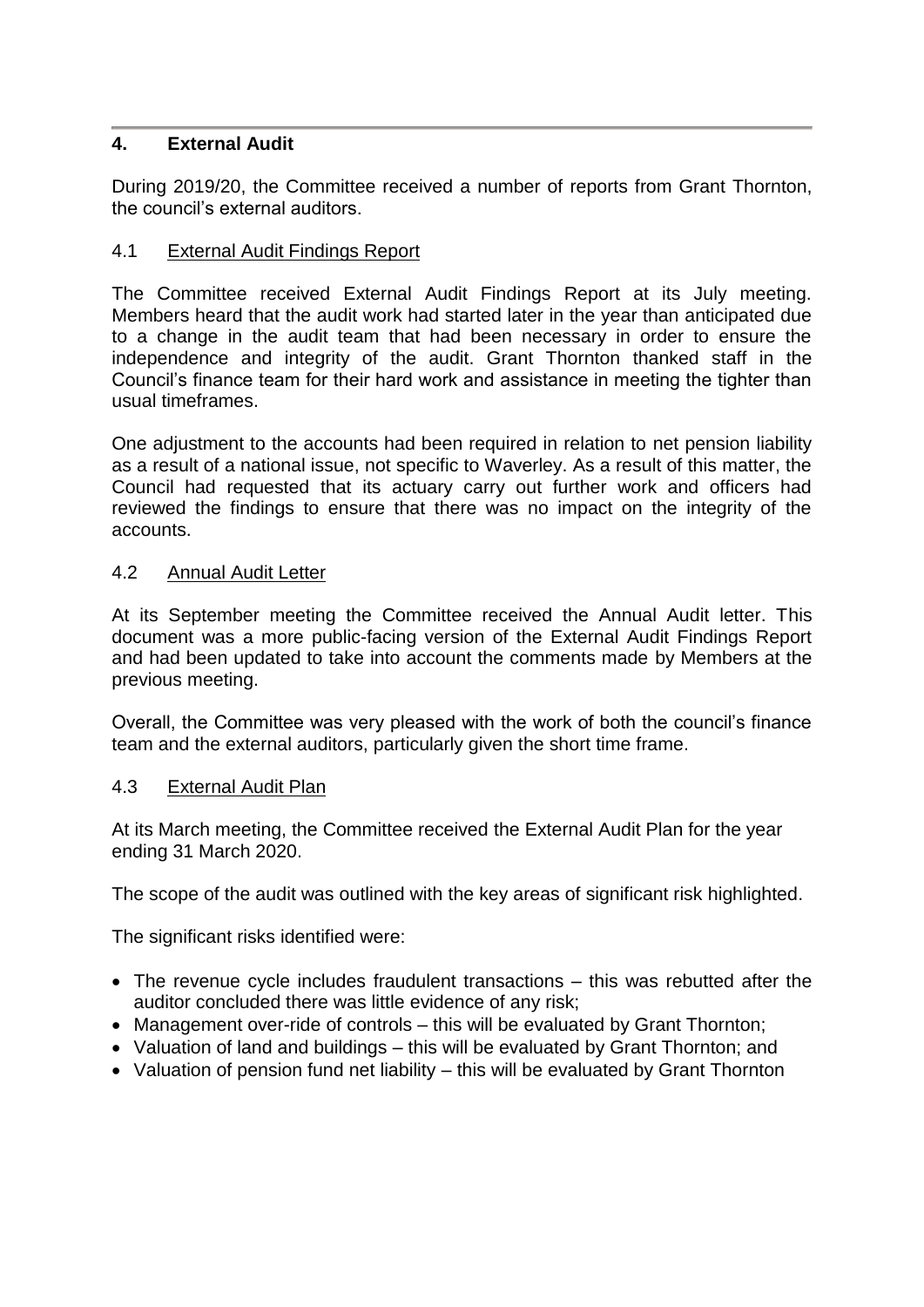## **5. Corporate Governance Policies**

The Audit Committee has a key role in reviewing Council polices relating to governance, and may make recommendations to officers or the Council as appropriate.

## 5.1 Accounting Policies

At its March meeting the Committee were advised that the 2019/2020 Code had introduced no substantial new reporting requirements in 2019/20. In 2020/21 there was one substantial financial reporting standard which would be implemented from 1 April 2020. International Financial Reporting Standard (IFRS) 16 Lease accounting, which changed how leases were accounted for to represent the value of assets and liabilities. He advised that a lot of work had already been done around this change. The report outlined the areas affected and the impacts of the change.

## 5.2 Tax Strategy

At its November meeting the Committee was advised that the Council was required to have in place a Tax Strategy to fulfil its responsibilities under the Legislation in Criminal Finances Act 2017, and to undertake to respond appropriately to the Corporate Criminal Offence guidance from HMRC issued in September 2017.

The Council's Tax Strategy had been adopted in September 2018. The Committee noted that the legislation was aimed more at the wider corporate world, and the Council did not have any complex tax structures. It was therefore proposed that the Strategy be reviewed every two years, or sooner if there was a material change that impacted on it.

The Committee recommended the Tax Strategy 2020/22 to the Executive for approval

## 5.3 Financial Regulations

At its November meeting the Committee were advised that they were required to maintain an overview of the Council's Constitution in respect of financial regulations. Members noted that the regulations were last updated in September 2018 and in line with the commitment of continual review within the Annual Governance Statement the Financial Regulations had been reviewed and three changes were proposed, in relation to:

- FR 4.30 Carry forwards of budget
- FR 7.2 Approval of fees and charges
- Glossary Definition of key financial system

It was proposed that the Section 151 Officer, rather than the Executive, would approve all budget carry forwards, and these would then be reported to the Executive as part of the end of year out-turn reporting.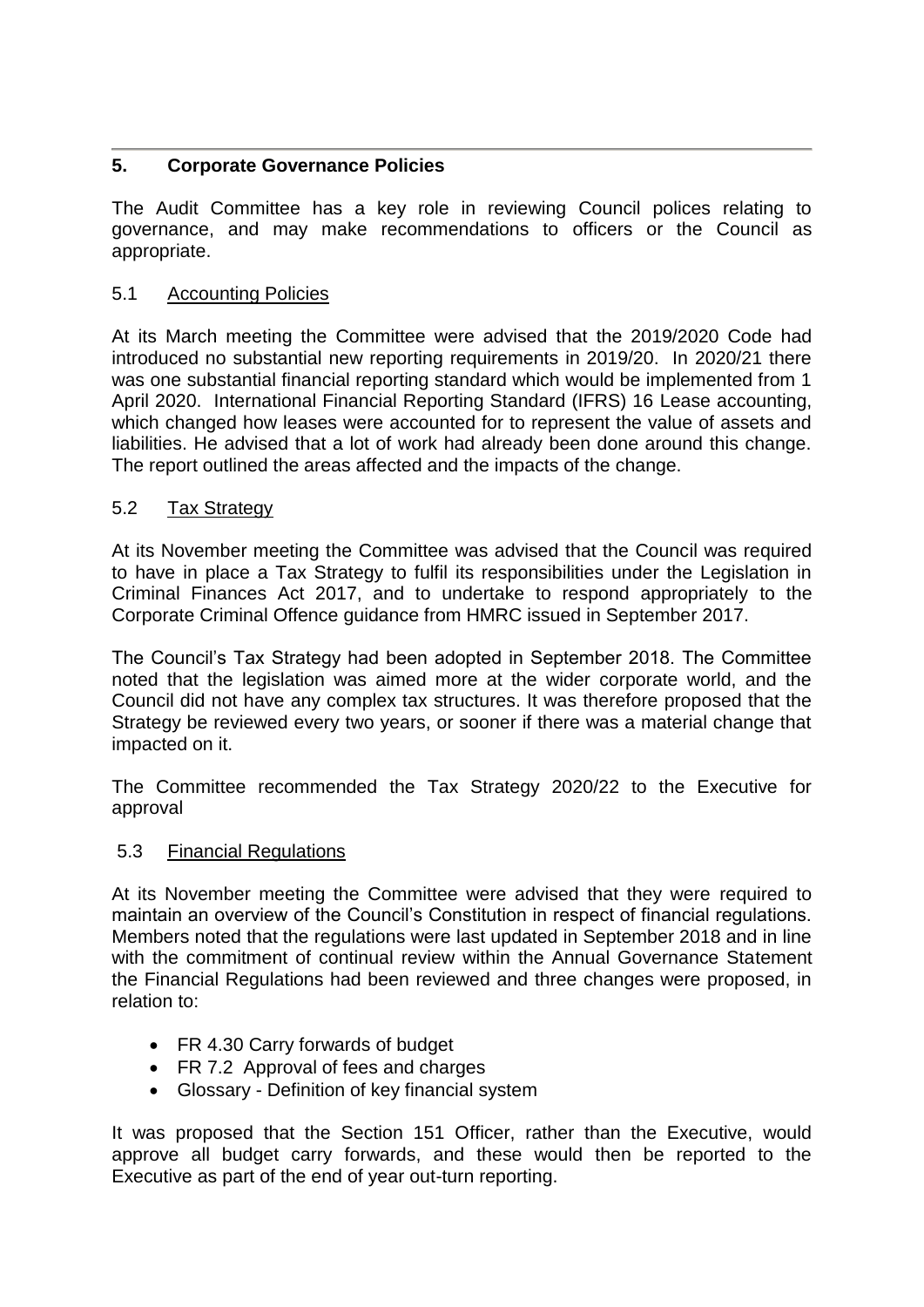It was proposed that the Section 151 Officer be able to approve changes to fees and charges, including car park fees, to speed up the process and give more flexibility to change charges during the year to respond to market demand. This would be carried out in consultation with the portfolio holder.

## 5.4 Contract Procurement Rules

At its November meeting the Committee were advised that the Contract Procedure Rules (CPR) were maintained and updated as and when required to adopt legislative changes, reflect best practice in the industry and support the Council's corporate objectives.

The current CPRs had last been updated and approved by full Council in October 2018. Whilst they were still fit for purpose, there were a small number of amendments required to reflect new/current legislation as well as the Council's newly adopted Corporate Strategy.

The Committee considered proposed amendments in relation to:

- 1. Modern Slavery
- 2. Tax implications
- 3. Accessibility standards
- 4. Carbon neutral
- 5. Disposal of Council assets

The Committee resolved that Council should approve the amendments.

### 5.6 Debt Recovery Update

At the Committee's November meeting, the Committee received an update on debt recovery. In February 2019 the council had implemented a new Income Debt Management Policy which provided an over-arching framework for managing all the council's income streams. It was a significant update of the previous policy, driven by the need to reflect the capability of current systems and the principle of charging for services at the point of service whenever possible.

The Committee noted that there were 3 key areas of work:

- 1. Updates to IT systems including Agresso, and Adelante the cash-handling system. Adelante had new functionality to allow recurring payments which allowed the process to be more efficient.
- 2. The Finance Team was liaising with all services to discuss the handling of debt and establish procedures appropriate to the service and their customers.
- 3. The Exchequer team was being reconfigured to make sure they had the right capacity to handle debt management, with increased resources in the debt recovery team to avoid reaching the point of having to use bailiffs and going to court. Recovery of Housing Benefit over-payments was a key focus. Officers were in contact with Reigate and Banstead Borough Council to benefit from their practices.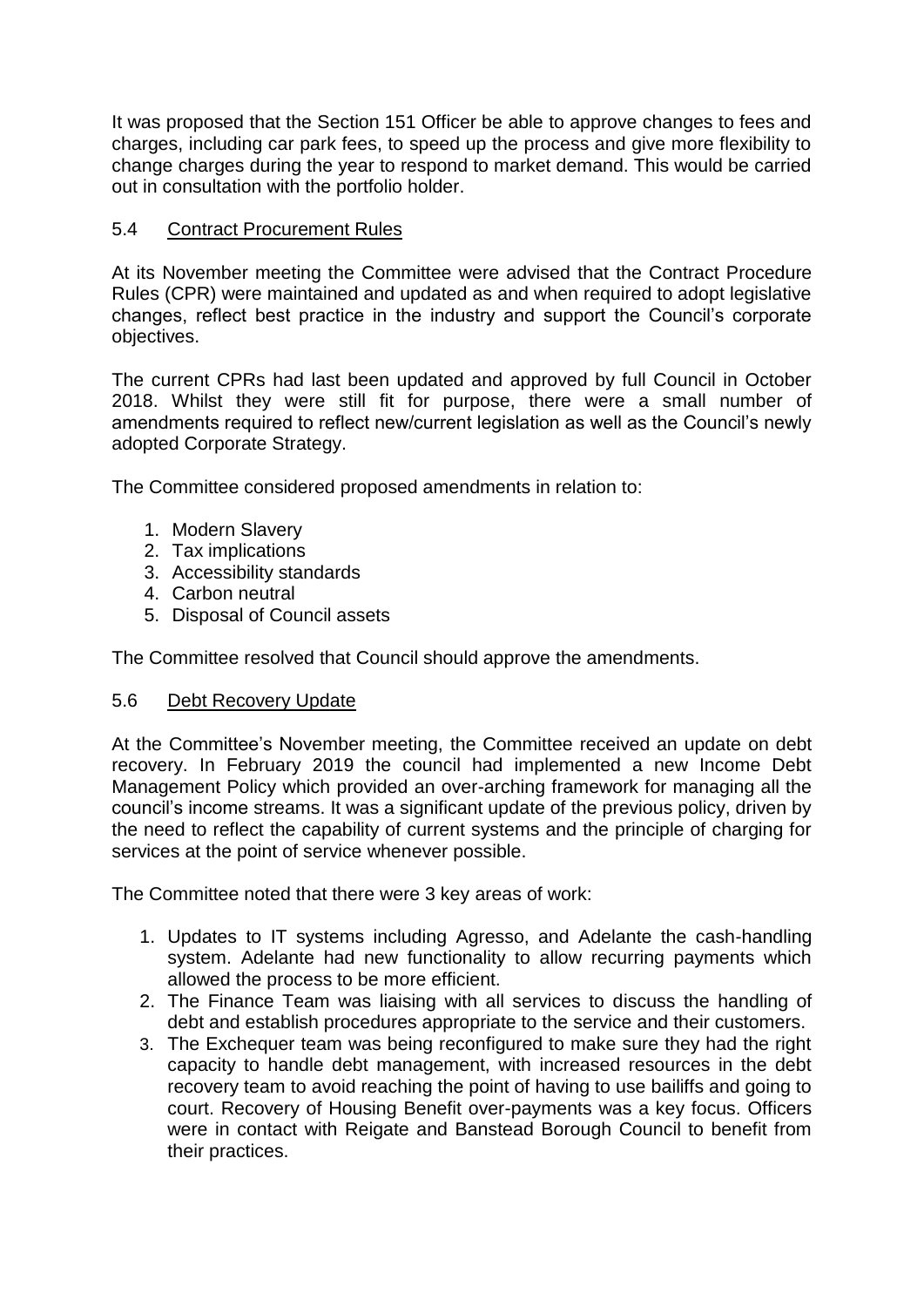The Committee was pleased to hear about the work being done to manage income due to the Council, and that Internal Audit had reviewed the new systems.

### **6. Risk Management**

At its September meeting the Committee were advised that the Corporate Risk Registers were being reviewed in light of the new Corporate Strategy. Risk appetite workshops had been arranged for all councillors, and a further session would be arranged for Audit Committee Members to go through the risk registers in more detail.

At its March Meeting the Committee were read a statement by Tom Horwood, Chief Executive of Waverley Borough Council regarding the Air Quality Management Investigation around fraudulent readings of Air Quality submitted by a member of staff.

The committee agreed that the way forward was to strengthen controls.

The Committee were advised that lessons had been learned. Waverley had now introduced two contracts: one for diffusion tubes and one to manage the Automatic Air Quality Monitors. In addition, the raw data was published monthly so it was in the public domain. One company also carried out quality assurance checks on the other and there were now much tighter controls overall.

The committee request that Internal Audit draw up a report showing all aspects of operations that could be exposed or Heads of Service to give assurance that the lessons have been captured.

### **7. Briefing Sessions**

The Committee received a number of briefing sessions during 2019/20 and these are summarised below.

### 7.1 Audit Induction Sessions

At the elections in May there were a number of 'new' councillors elected therefore three introductory sessions were arranged for the committee to introduce the members to the duties of the Audit Committee.

### 7.2 Risk Appetite and Risk Management

Prior to its November meeting, the Committee received risk appetite workshops and a briefing session on risk management. (see item six of this report)

### 7.3 Medium Term Financial Plan

Prior to its November meeting, the Committee received briefing sessions on the Medium Term Financial Plan.